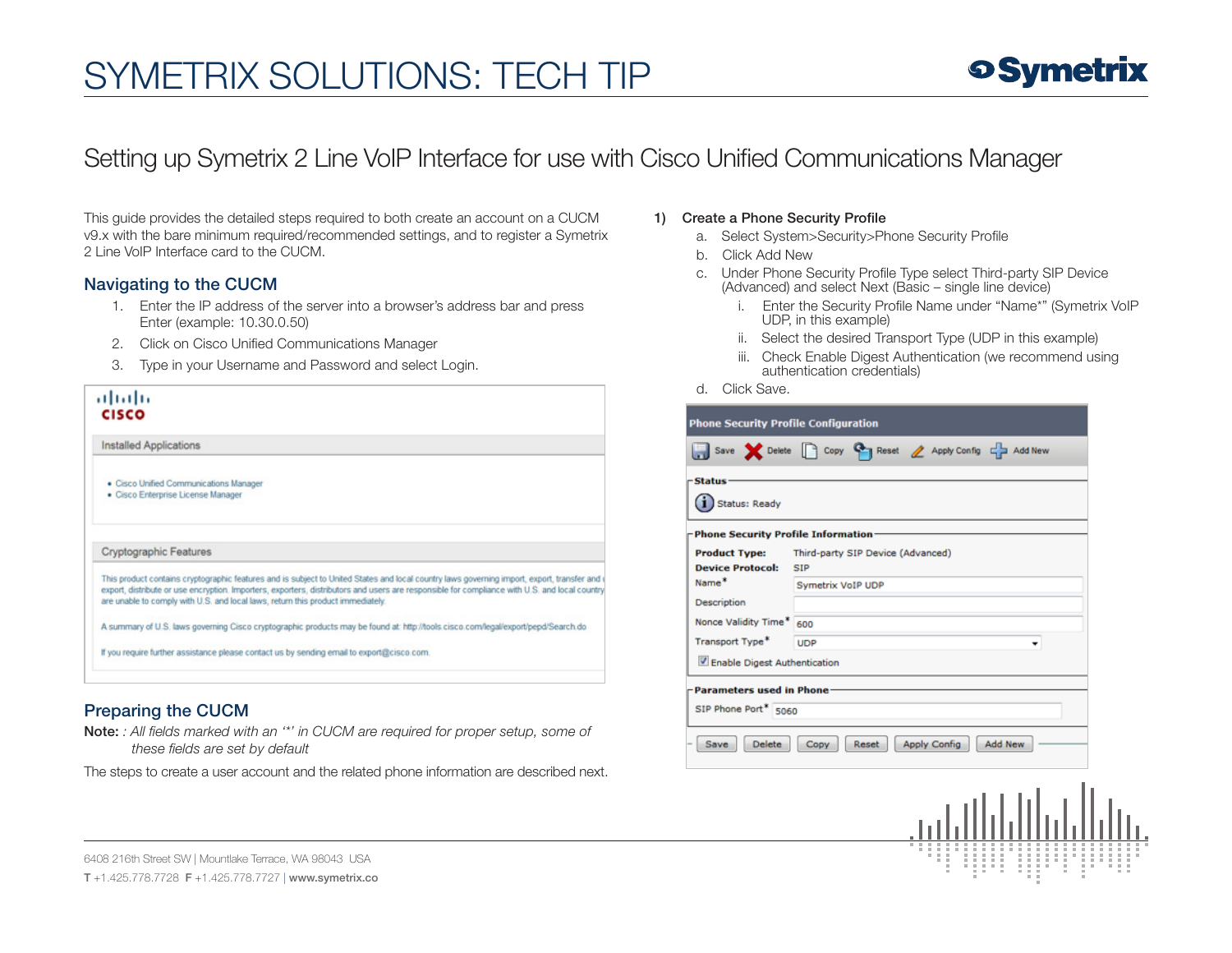

#### 2) Create an End User

- a. Select User Management>>End User
- b. Click Add
	- i. Create User ID (Symetrix, in this example)
	- ii. Last Name (Inc. in this example)
	- iii. Digest Credentials (used for authentication) (12345 in this example)
- c. Click Save

| <b>End User Configuration</b> |                          |
|-------------------------------|--------------------------|
| Save                          |                          |
| -Status·                      |                          |
| <b>Status: Ready</b>          |                          |
| <b>User Information</b>       |                          |
| <b>User Status</b>            | <b>Active Local User</b> |
| User ID <sup>*</sup>          | Symetrix                 |
| Password                      |                          |
| Confirm Password              |                          |
| PIN                           |                          |
| Confirm PIN                   |                          |
| Last name*                    | Inc.                     |
| Middle name                   |                          |
| First name                    |                          |
| Directory URI                 |                          |
| <b>Telephone Number</b>       |                          |
| Mail ID                       |                          |
| Manager User ID               |                          |
| Department                    |                          |
| <b>User Locale</b>            | $<$ None $>$<br>٠        |
| <b>Associated PC</b>          |                          |
| <b>Digest Credentials</b>     |                          |
| Confirm Digest Credentials    |                          |

#### 3) Create a Phone

- a. Select Device>Phone
- b. Click Add New
- c. From Phone Type, Select Third-party SIP Device (Advanced) and then click Next
- d. Device Information box
	- i. Enter the MAC Address of the Symetrix 2 Line VoIP Interface card, and description (optional, will default to SEP+MAC Address if left blank)
	- ii. Device Pool = Default
	- iii. Phone Button Template = Third-party SIP Device (Advanced)
- *Note: If only a single line registration is required, we may be able to support the Third-party SIP Device (Basic) option.*
	- e. Protocol Specific Information box
		- i. Device Security Profile = Name of security profile created in step 1)
		- ii. SIP Profile = Standard SIP Profile
		- iii. Digest User = End User Created in step 2)

#### f. Click Save

| <b>Device Information</b>                            |                                   |   |                                       |
|------------------------------------------------------|-----------------------------------|---|---------------------------------------|
| Registration                                         | Unknown                           |   |                                       |
| <b>IP Address</b>                                    | Unknown                           |   |                                       |
| Device is Active                                     |                                   |   |                                       |
| Device is not trusted                                |                                   |   |                                       |
| MAC Address <sup>*</sup>                             | 000CD000C388                      |   |                                       |
| Description                                          | Symetrix 2 Line VolP Interface    |   |                                       |
| Device Pool*                                         | Default                           |   | - View Details                        |
| Common Device Configuration                          | < None >                          |   | - View Details                        |
| Phone Button Template*                               | Third-party SIP Device (Advanced) | ٠ |                                       |
| Common Phone Profile*                                | Standard Common Phone Profile     |   |                                       |
| Calling Search Space                                 | < None >                          | ٠ |                                       |
| AAR Calling Search Space                             | < None >                          | ٠ |                                       |
| <b>Media Resource Group List</b>                     | < None >                          | ٠ |                                       |
| Location <sup>*</sup>                                | <b>Hub</b> None                   | ٠ |                                       |
| <b>AAR Group</b>                                     | < None >                          | ٠ |                                       |
| Device Mobility Mode <sup>*</sup>                    | Default                           | ٠ | View Current Device Mobility Settings |
| Owner User ID                                        | $<$ None $>$                      | ٠ |                                       |
| <b>Use Trusted Relay Point*</b>                      | Default                           | ٠ |                                       |
| Always Use Prime Line*                               | Default                           | ٠ |                                       |
| Always Use Prime Line for Voice Message*             | Default                           | ٠ |                                       |
| Geolocation                                          | $<$ None $>$                      | ۰ |                                       |
| Retry Video Call as Audio                            |                                   |   |                                       |
| Ignore Presentation Indicators (internal calls only) |                                   |   |                                       |
| Logged Into Hunt Group                               |                                   |   |                                       |
| <b>Remote Device</b>                                 |                                   |   |                                       |



6408 216th Street SW | Mountlake Terrace, WA 98043 USA T +1.425.778.7728 F +1.425.778.7727 | www.symetrix.co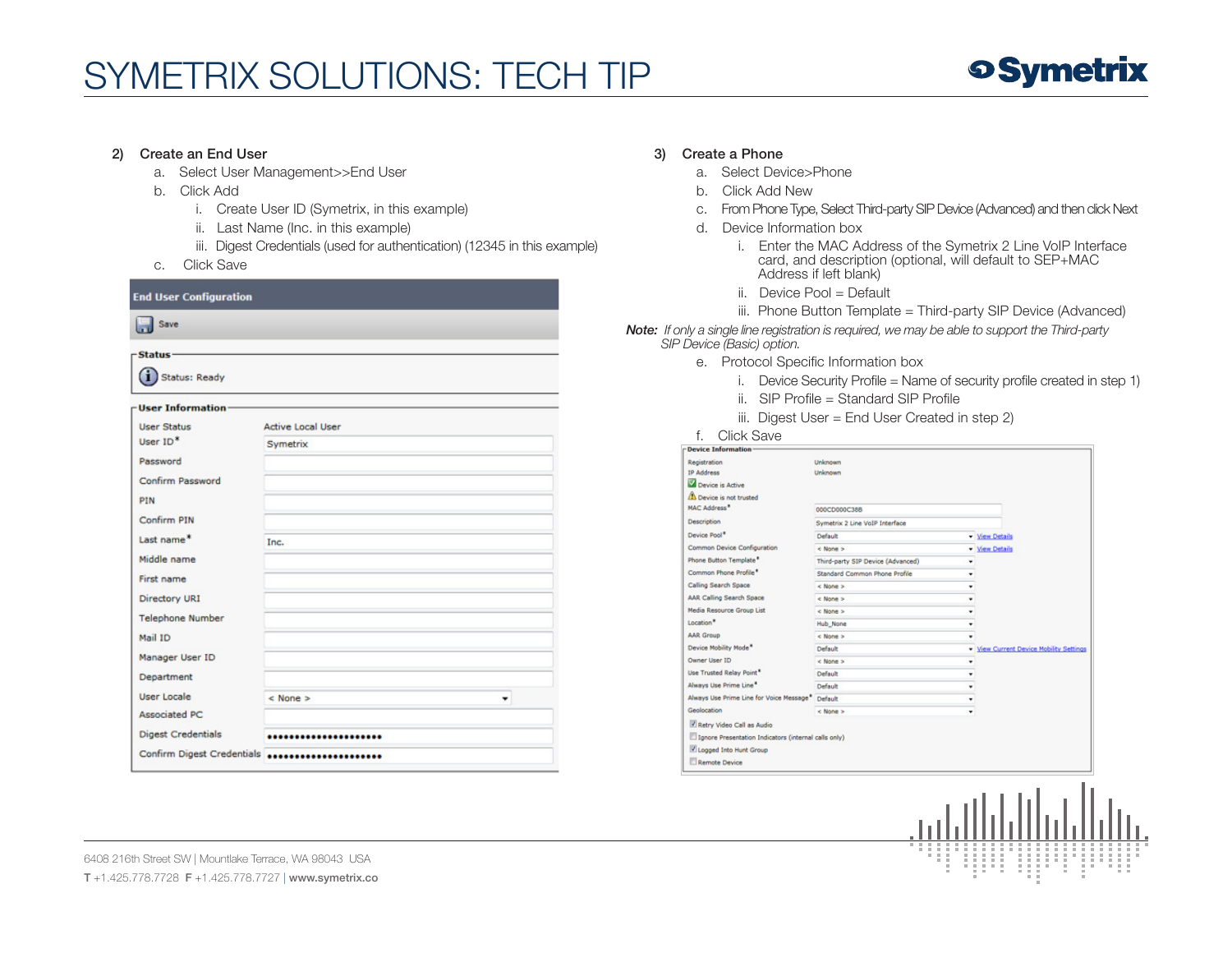

| <b>Protocol Specific Information</b>     |                         |  |
|------------------------------------------|-------------------------|--|
| BLF Presence Group*                      | Standard Presence group |  |
| MTP Preferred Originating Codec* 711ulaw |                         |  |
| Device Security Profile*                 | Symetrix VolP UDP       |  |
| Rerouting Calling Search Space           | $\leq$ None $\geq$      |  |
| SUBSCRIBE Calling Search Space < None >  |                         |  |
| SIP Profile <sup>*</sup>                 | Standard SIP Profile    |  |
| <b>Digest User</b>                       | Symetrix                |  |
| Media Termination Point Required         |                         |  |
| Unattended Port                          |                         |  |
| Require DTMF Reception                   |                         |  |
| Allow Presentation Sharing using BFCP    |                         |  |
| Allow IX Applicable Media                |                         |  |

#### 4) Setup Directory Numbers (DN) for the device (this is the extension number)

- a. Click on Line [1] Add a new DN link on left of page
- b. Directory Number Information box
	- i. Enter a Directory Number (311 in this example)
	- ii. Enter an Alerting Name (Note: ASCII Alerting Name field will auto fill when this is entered)
- c. Line 1 on Device (description given previously) box (Optional)
	- i. Enter Display (Caller ID) (Note: ASCII Display (Caller ID) field will auto fill when this is entered)
- d. Click Save
- e. Click GO next to "Related Links: Configure Device (description given previously) to return to the Phone Configuration page
- f. Click on Line [2] Add a new DN link and follow steps b through e above to register the second line on the Symetrix 2 Line VoIP Interface card.
	- g. Click Save

| - Directory Number Information      |                                          |  |  |  |
|-------------------------------------|------------------------------------------|--|--|--|
| Directory Number*                   | 311                                      |  |  |  |
| <b>Route Partition</b>              | $<$ None $>$<br>$\overline{\phantom{a}}$ |  |  |  |
| <b>Description</b>                  |                                          |  |  |  |
| <b>Alerting Name</b>                | Symetrix                                 |  |  |  |
| <b>ASCII Alerting Name Symetrix</b> |                                          |  |  |  |
| Active                              |                                          |  |  |  |

| r-Line 1 on Device SEP000CD000C38B- |              |  |
|-------------------------------------|--------------|--|
| Display (Caller ID)                 | Symetrix     |  |
| ASCII Display (Caller ID)           | Symetrix     |  |
| <b>External Phone Number Mask</b>   |              |  |
| Monitoring Calling Search Space     | $<$ None $>$ |  |



6408 216th Street SW | Mountlake Terrace, WA 98043 USA T +1.425.778.7728 F +1.425.778.7727 | www.symetrix.co